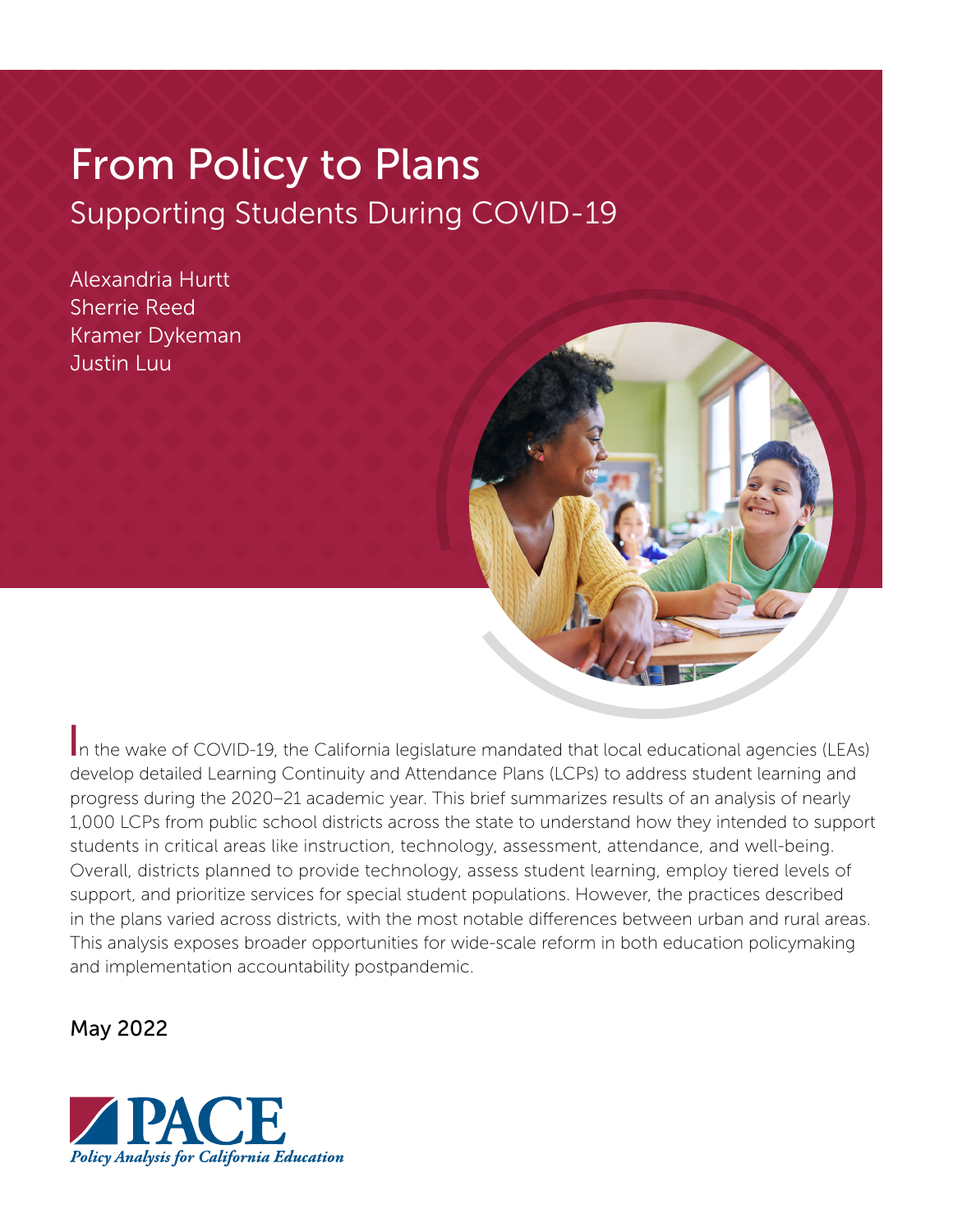

#### Introduction

In spring 2020, the COVID-19 crisis completely altered schooling. Early uncertainties about the transmission of the virus, an urgency to act despite these unknowns, and the threats the pandemic posed to physical, economic, and social health were all underlying factors for the actions and decisions of policymakers and school leaders. In California, the emergence of the pandemic initially affected education continuity, with the sudden closure of schools and rush to meet students' basic needs (food security, for example) reflecting a concentrated effort to minimize harm across communities. Evidence indicates, though, that there was wide variation in how instruction was initially modified and delivered as well as in the supports made available to students across the state. $1$ 

As the public K–12 education system transitioned towards recovery, California Senate Bill 98 (SB-98)<sup>2</sup> introduced measures responding to the environment generated by the pandemic, mandating that local educational agencies (LEAs) outline their strategies to ensure learning continuity (in both remote and traditional classroom environments) and to provide students with access to academic and well-being supports during the 2020–21 academic year. Although recent work examines a limited number of these plans—formally known as Learning Continuity and Attendance Plans (LCPs)—to address specific questions,<sup>3</sup> the details within LCPs have yet to be explored statewide, concealing potential trends that may arise in local plans when traditional schooling is disrupted.

In this brief, which summarizes two interrelated research reports, we present selected results from the first comprehensive review of LCPs in California, highlighting the guidance that state-level policy presented to LEAs,<sup>4</sup> the extent that public school districts drew on this guidance in their planning documents, and the potential implications of these plans with the goal of understanding how the education system responds in an environment altered by crisis. Results indicate that districts' plans generally met the objectives outlined by policymakers, including accessibility of instruction and provision of technology, assessment and monitoring of student learning, tiered levels of support for engagement and social-emotional well-being, and prioritization of services for special populations of students. Findings also reveal a distinct contrast between urban and rural districts in their plans for education accessibility, programming, and support, suggesting a necessary focus on the resources and capacity of rural districts. However, LCPs do not convey how planned actions and strategies were implemented, nor was systematic monitoring mandated by the state, raising questions about the planning process and accountability for implementation of both LCPs and the ongoing Local Control and Accountability Plans (LCAPs).

This analysis highlights the practices that districts outlined in their LCPs, which were written during a period of uncertainty about schools reopening. Based solely on the plans made by local school districts, not their finalized actions or investments, the findings discussed in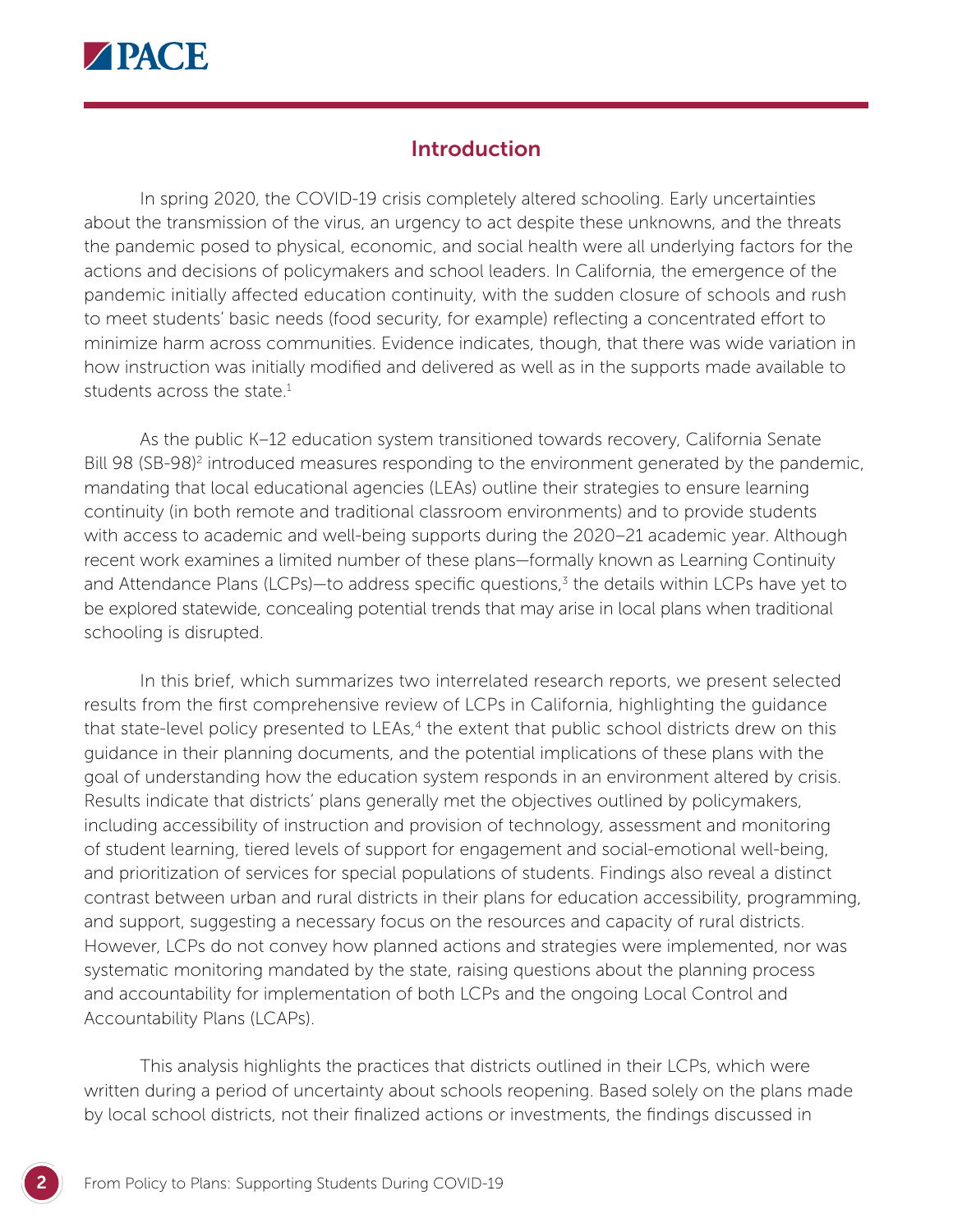this brief offer a unique snapshot of school district intentions at the time, including how these intentions were communicated to local stakeholders. To support future analyses of how these plans may relate to students' education trajectories and outcomes, all of the data are publicly available at [edpolicyinca.org/publications/policy-plans.](https://edpolicyinca.org/publications/policy-plans)

# California Context: Policy-Induced Planning

Although a key mandate of SB-98 was the completion of LCPs, similar state-directed local planning requirements have previously been in place in California. In fact, since the enactment of the Local Control Funding Formula (LCFF) in 2013, which altered how funding was allocated and the ways in which the state would support underperforming school districts,<sup>5</sup> public school districts, county offices of education, and charter schools in California have been required to submit LCAPs. These plans include short- and long-term goals: the actions and expenditures that LEAs intend to take to support students based in part on input from important stakeholders in the community (that is, parents and students), reflecting a bottom-up approach to accountability in that LEAs retain primary jurisdiction over decision-making.

However, as health guidelines shifted during the pandemic, so did state requirements; traditionally, LEAs are mandated to update and submit LCAP updates by July 1 each year, but amid school closures and health safety concerns, Executive Order (EO) N-56-20, signed in April 2020, extended the deadline for these updates to December 15, 2020, and directed LEAs to report any adaptations made to operations. Yet, rising concerns about student progress ushered in the adoption of SB-98 in June, which superseded EO N-56-20 and suspended LCAP updates. Instead, LEAs were required to complete and adopt LCPs by September 30, 2020, and publicly post plans to district or county websites,<sup>6</sup> consequently making LCPs available for data collection and analysis.7

LCPs mirror LCAPs in several key ways, including requirements to engage with community stakeholders and post plans publicly. SB-98 also required the State Board of Education to adopt an LCP template, $8$  similar to the planning template for the LCAP, that was aligned with the state's education policy priorities. This template was made available to LEAs to record their plans.<sup>9</sup>

# Research Approach

In an effort to understand fully the intended strategies and resources described in LCPs, we conducted an analysis of both the policy language and the district LCPs. First, we systematically analyzed the content of SB-98 to identify key policy changes explicitly tied to instruction or assessment for LEAs. Through document analysis, $10$  we identified three primary policy goals: (a) ensure continuity of learning, (b) evaluate and support student progress,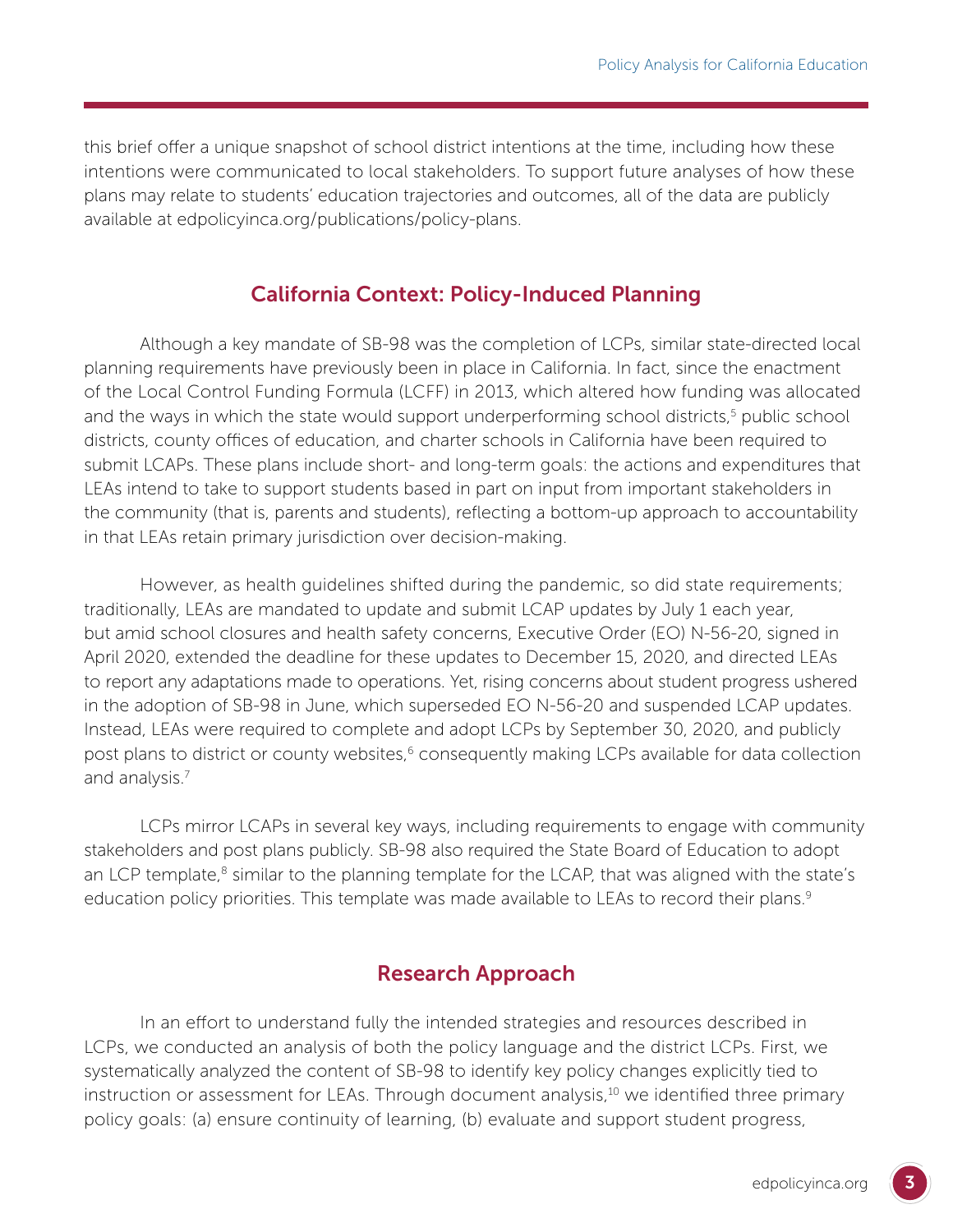

and (c) address the tensions placed on student learning. We then reviewed and coded the LCPs from public school districts<sup>11</sup> to determine whether and the extent to which district plans aligned with each of these policy goals. Our analysis of LCPs draws on two primary samples and methods: (a) public school districts whose LCPs were machine-readable (*N* = 889)12 and (b) unified school districts serving both elementary and secondary students in K–12 (*N* = 346).13 Table 1 presents summary statistics for the samples across both phases of analysis.

|                                          | <b>Statewide</b> | <b>Full LCP sample</b><br>(Phase 1) | <b>Unified districts</b><br>(Phase 2) |
|------------------------------------------|------------------|-------------------------------------|---------------------------------------|
| Total number of school districts         | 1,025            | 889                                 | 346                                   |
| <b>Total enrollment</b>                  | 5,992,567        | 5,683,086                           | 4,118,819                             |
| Percentage of total students enrolled    | 100.0            | 94.8                                | 68.7                                  |
| Race/ethnicity (percentage)              |                  |                                     |                                       |
| Asian American/Pacific Islander          | 12.4             | 12.6                                | 12.9                                  |
| <b>Black</b>                             | 5.2              | 5.1                                 | 5.7                                   |
| Native American                          | 0.5              | 0.5                                 | 0.4                                   |
| Latinx                                   | 55.3             | 55.3                                | 55.5                                  |
| White                                    | 21.7             | 21.5                                | 20.6                                  |
| Multiple races                           | 4.1              | 4.1                                 | 4.1                                   |
| Race identification missing              | 0.8              | 0.8                                 | 0.8                                   |
| <b>Special population (percentage)</b>   |                  |                                     |                                       |
| English learners                         | 17.7             | 17.8                                | 17.4                                  |
| Eligible for free or reduced-price meals | 58.9             | 59.1                                | 60.1                                  |
| Geographic locale (percentage)           |                  |                                     |                                       |
| Urban                                    | 16.0             | 15.4                                | 17.1                                  |
| Suburban                                 | 30.0             | 31.4                                | 39.0                                  |
| Town                                     | 16.7             | 16.8                                | 21.1                                  |
| Rural                                    | 34.3             | 33.6                                | 22.8                                  |

Table 1. Demographic and District Characteristics Across Phases of LCP Analysis

*Note*. Data points calculated based on publicly available data sets from the California Department of Education [\(cde.ca.gov/ds/ad/](http://cde.ca.gov/ds/ad/downloadabledata.asp) [downloadabledata.asp\)](http://cde.ca.gov/ds/ad/downloadabledata.asp) and the National Center for Education Statistics ([nces.ed.gov/programs/edge/Geographic/SchoolLocations](http://nces.ed.gov/programs/edge/Geographic/SchoolLocations)).

Our analysis of LCPs also considered differences across key district-level demographics, including locale,<sup>14</sup> the percentage of students eligible for free or reduced-price meals (FRPM) under the National School Lunch Program (NSLP),<sup>15</sup> and the percentage of students in a district identified as English learners (ELs).<sup>16</sup> We focused on these characteristics given historic concerns about equitable access to resources for students in rural and less affluent areas.<sup>17</sup> Moreover, we examined district differences across the proportion of FRPM and EL students, as districts serving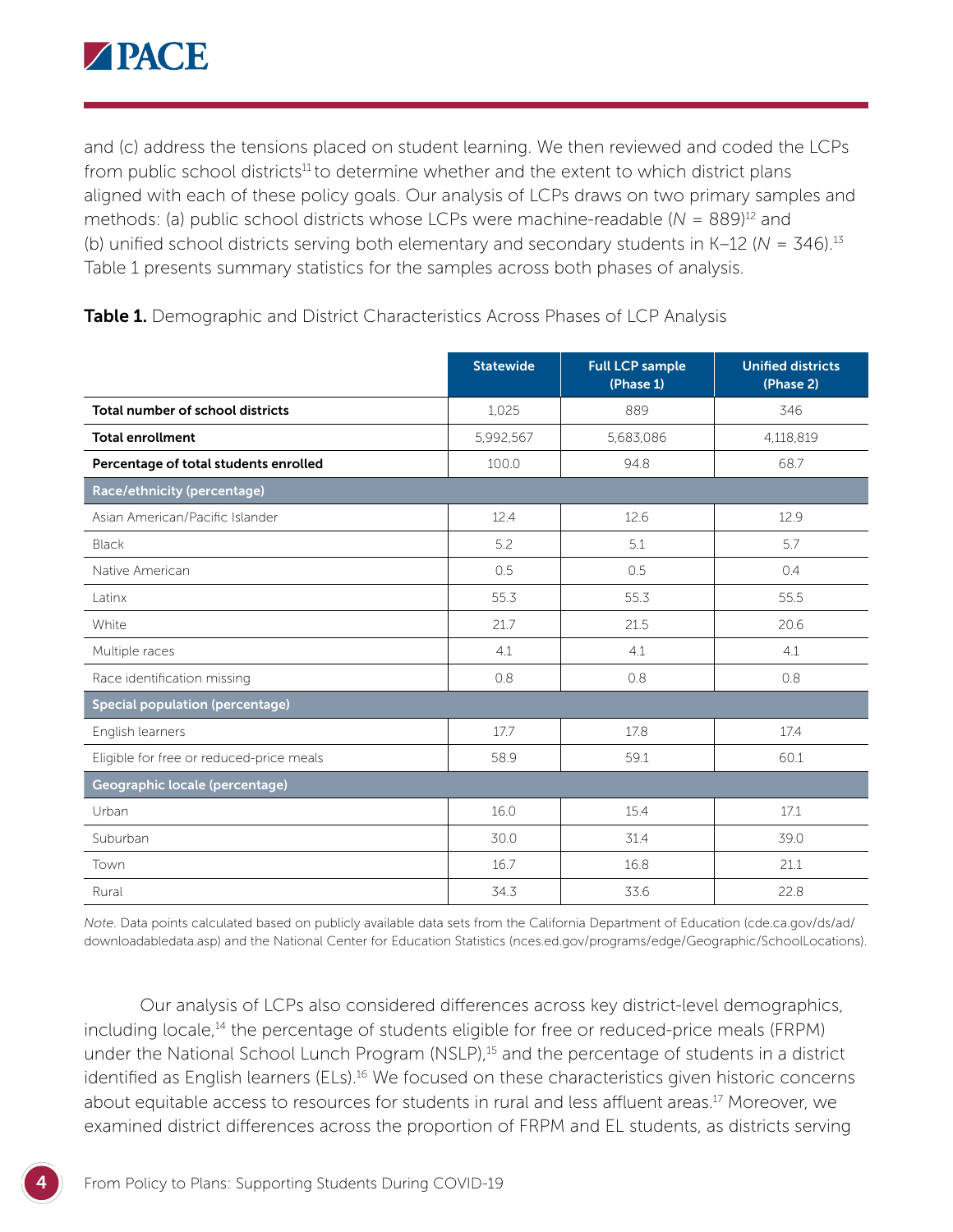greater populations of these students receive increased funding from the state through the LCFF.18 To identify these differences, we conducted two-tailed *t*-tests that allowed for unequal variances to test whether observed differences were statistically significant. In all of the tables that follow we present unadjusted statistics that describe what we observe in LCPs and the differences we find across districts. It is important to note that many factors may contribute to these differences (for example, socioeconomic status of students, school board policies, teacher quality and training, technology infrastructure in the community, and so forth), which we do not account for in this analysis.

# Findings

This brief links state policy objectives and local planning efforts during crisis, integrating selected results from both segments of analysis across several factors: instruction, technology, assessment, attendance, and well-being. First, we present a key goal outlined in SB-98, altogether describing three objectives identified within the policy. We then tie each policy objective to associated results from the multiphase analysis of LCPs to illuminate the features within districts' plans to support students' learning.

#### Goal 1: Ensure Continuity of Learning

Given the uncertainties related to student learning and progress during the early period of school closures, a clear goal of SB-98 was to ensure "continuity of learning" [EDC 43509(e)]<sup>19</sup> by directing LEAs to outline their instructional plans in LCPs, including students' access to learning opportunities and the quality of these opportunities.20 Therefore, one of the primary areas of focus within LCPs was instruction, particularly access. Results from public school districts reveal the design of flexible and strategic instructional plans as well as the prioritization of technological resources, suggesting access to instruction during the 2020–21 school year encompassed a spectrum of resources and logistical considerations beyond those for a traditional school year.

Method of instruction. District LCPs described *flexible and strategic instructional plans* to support students' learning. Findings reveal that distance learning plans were overwhelmingly included in LCPs, cited at similar rates both statewide and within unified school districts (see Table 2). Moreover, negligible differences across district characteristics indicate that all districts, to varying degrees, noted distance education in their plans, often describing the use of both synchronous and asynchronous learning. Specifically, results from unified districts show that while overall, both methods were noted at similar rates, synchronous instruction was cited slightly more often than asynchronous learning; however, for districts in urban areas with higher proportions of EL students, asynchronous instruction was more likely to be cited in LCPs. A possible explanation for this may lie in differentiation strategies, particularly for EL students, who could have received additional instructional support during periods when other students were working independently.<sup>21</sup>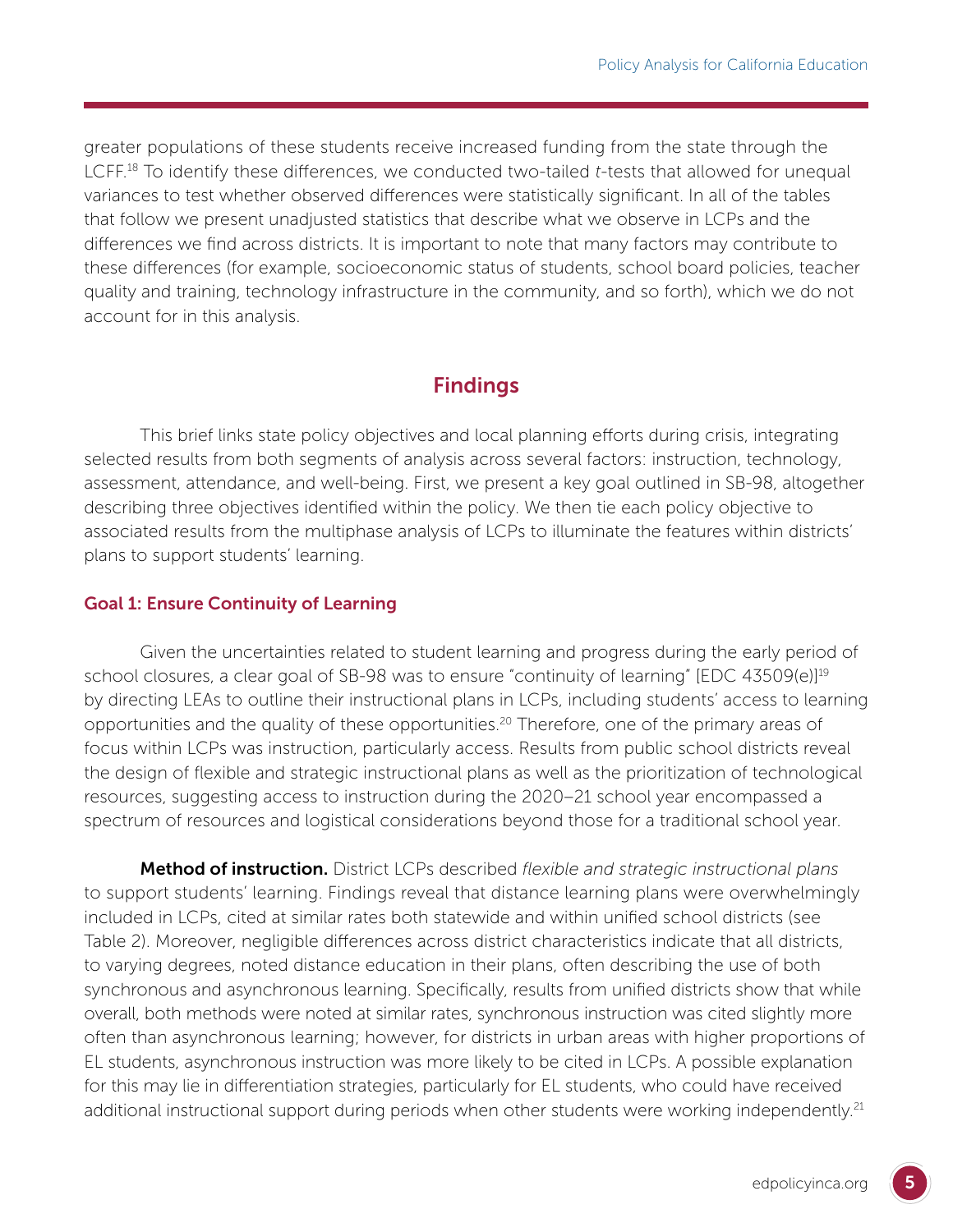

Nearly all unified districts (96 percent) also included distance learning plans for specific student populations, with ELs at the forefront (95 percent) and more likely to be noted in the plans from urban, higher income districts. Despite this, LCPs lacked details about specific adaptations to instruction and services during distance learning, with limited evidence available about the extent to which the 2020–21 school year differed from educational programming prior to the pandemic. Moreover, some districts completely omitted plans for distance learning or described plans that relied exclusively on in-person instruction.

|                                                 | <b>Statewide</b> |            | <b>Unified districts</b> |       |           |                    |                            |         |            |                    |           |  |  |
|-------------------------------------------------|------------------|------------|--------------------------|-------|-----------|--------------------|----------------------------|---------|------------|--------------------|-----------|--|--|
|                                                 |                  | <b>All</b> | <b>Rural</b>             | Urban | Diff.     | Low<br><b>FRPM</b> | <b>High</b><br><b>FRPM</b> | Diff.   | Low<br>EL. | <b>High</b><br>EL. | Diff.     |  |  |
| <b>Distance learning</b>                        | 98.0             | 98.8       | 98.0                     | 99.0  | 0.7       | 98.0               | 99.5                       | 0.7     | 98.7       | 99.0               | 0.7       |  |  |
| Synchronous learning                            |                  | 99.4       | 98.7                     | 100.0 | 0.7       | 100.0              | 99.0                       | 0.5     | 100.0      | 99.0               | 0.5       |  |  |
| Asynchronous learning                           |                  | 95.4       | 91.4                     | 98.5  | $6.4***$  | 95.9               | 95.0                       | 0.5     | 93.3       | 96.9               | $4.1*$    |  |  |
| Specific plan for at least<br>one student group |                  | 96.2       | 95.4                     | 96.9  | 0.9       | 98.6               | 94.5                       | $3.7**$ | 99.3       | 93.8               | $5.0***$  |  |  |
| English learners                                |                  | 94.8       | 92.1                     | 96.9  | $4.2*$    | 98.0               | 92.5                       | $5.0**$ | 97.3       | 93.8               | 3.0       |  |  |
| Youth in foster care                            |                  | 89.6       | 83.6                     | 94.3  | $10.2***$ | 90.5               | 88.9                       | 1.1     | 90.0       | 89.7               | 0.2       |  |  |
| Youth experiencing<br>homelessness              |                  | 86.4       | 78.9                     | 92.3  | $12.3***$ | 87.1               | 85.9                       | 1.3     | 87.3       | 85.6               | 0.9       |  |  |
| Migrant youth                                   |                  | 6.4        | 5.9                      | 6.7   | 0.8       | 6.1                | 6.5                        | 0.5     | 0.7        | 10.8               | $10.4***$ |  |  |
| SED students                                    |                  | 2.0        | 2.6                      | 1.5   | 3.1       | 2.0                | 2.0                        | 1.0     | 2.0        | 2.1                | 0.0       |  |  |
| Students with disabilities                      |                  | 90.5       | 86.2                     | 93.8  | $7.1***$  | 93.2               | 88.4                       | 4.3     | 91.3       | 89.7               | 1.2       |  |  |
| $\mathcal N$                                    | 889              | 346        | 152                      | 194   |           | 147                | 199                        |         | 150        | 194                |           |  |  |

Table 2. Specific Strategies from District LCPs Related to Instructional Method (Percentage Reporting)

*Note.* EL = English learner; FRPM = free or reduced-priced meals; SED = socioeconomically disadvantaged. Statewide results are based on findings from automated word searches. For exact terms searched, see the appendix in the working paper ([edpolicyinca.org/](https://edpolicyinca.org/publications/policy-plans) [publications/policy-plans](https://edpolicyinca.org/publications/policy-plans)) associated with this brief. Differences represent unadjusted calculations between groups. \*\*\**p* < 0.01. \*\**p* < 0.05. \**p* < 0.1.

Technological resources. Districts also prioritized *technological resources* to support engagement with instruction and ensure equitable access to distance education. Findings indicate that a majority of LCPs across California noted technological devices and an intention to improve (or an ongoing investment in) connectivity for students (see Table 3). In nearly every unified district, devices (for example, Chromebooks or iPads) or subsidies were offered, often in conjunction with one-to-one initiatives that would provide devices to all students. Relatedly, 98 percent of unified districts intended to offer support for internet services to students—including a range of options, such as hotspots (Verizon MiFi, for example) and Wi-Fi extenders—to improve instructional access. It is important to note, however, that the availability of these technological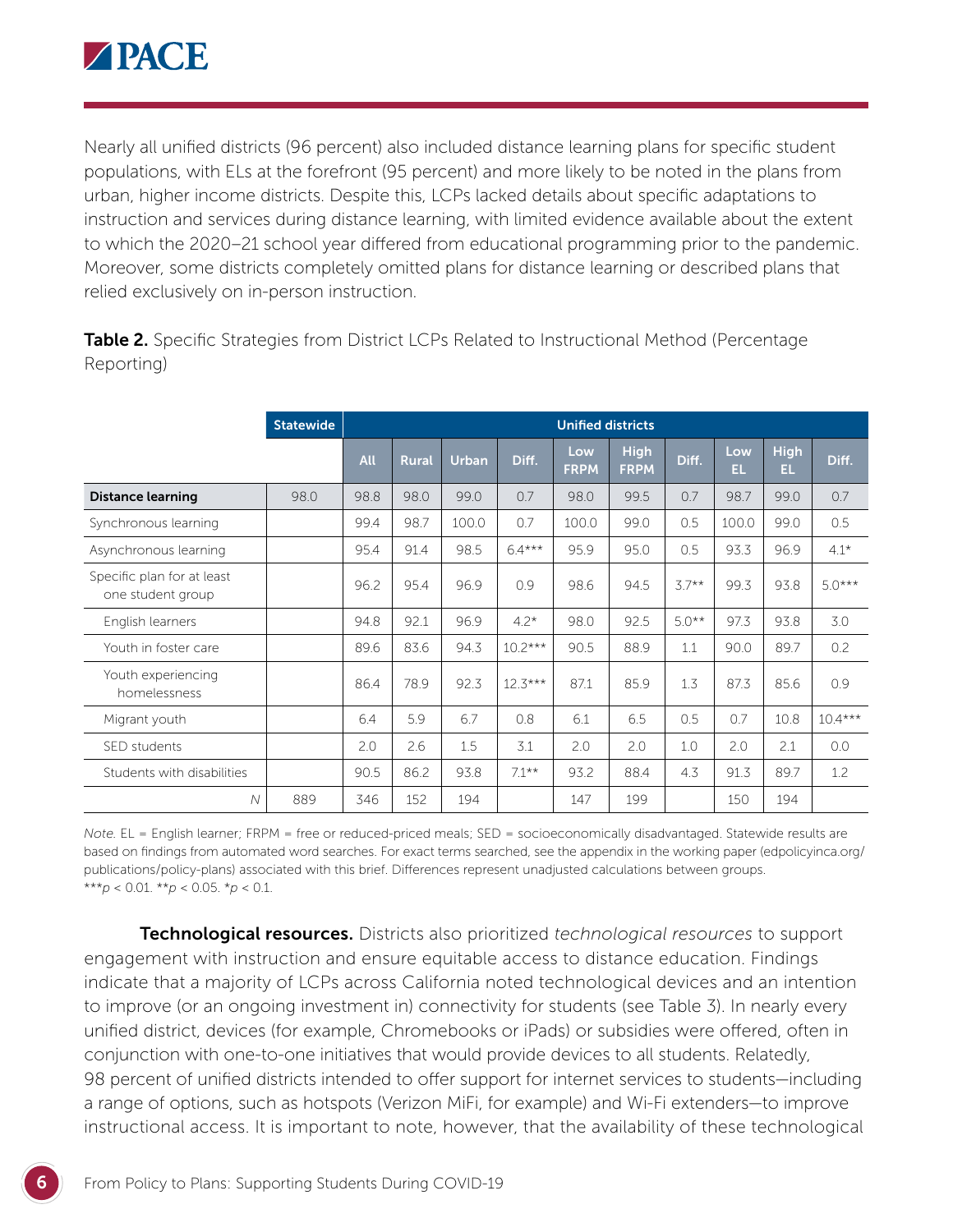resources was at times uncertain, as the rapid shift to online learning caused an overall increase in device orders.<sup>22</sup> LCPs noted that back orders may have affected one-to-one initiatives, prompting device prioritization. In these cases, certain student groups were prioritized $^{23}$  to receive devices and connectivity supports in many unified districts, particularly those in urban areas.

Table 3. Specific Strategies from District LCPs Related to Technological Resources (Percentage Reporting)

|                                    | <b>Statewide</b> | <b>Unified districts</b> |              |       |           |                    |                            |       |            |                    |         |  |
|------------------------------------|------------------|--------------------------|--------------|-------|-----------|--------------------|----------------------------|-------|------------|--------------------|---------|--|
|                                    |                  | All                      | <b>Rural</b> | Urban | Diff.     | Low<br><b>FRPM</b> | <b>High</b><br><b>FRPM</b> | Diff. | Low<br>EL. | <b>High</b><br>EL. | Diff.   |  |
| <b>Technological devices</b>       | 93.0             |                          |              |       |           |                    |                            |       |            |                    |         |  |
| Support or subsidy offered         |                  | 99.4                     | 99.3         | 99.5  | 0.0       | 100.0              | 99.0                       | 0.0   | 100.0      | 99.0               | 0.0     |  |
| Priority given in distribution     |                  | 68.0                     | 60.5         | 74.2  | $13.6***$ | 67.3               | 68.8                       | 2.0   | 70.0       | 67.0               | 3.4     |  |
| English learners                   |                  | 49.3                     | 45.4         | 52.6  | 7.1       | 44.9               | 52.8                       | 8.3   | 51.3       | 48.5               | 3.2     |  |
| Youth in foster care               |                  | 61.7                     | 52.6         | 69.1  | $16.5***$ | 59.9               | 63.3                       | 3.9   | 61.3       | 62.9               | 1.3     |  |
| Migrant youth                      |                  | 9.2                      | 9.9          | 8.8   | 1.2       | 9.5                | 9.0                        | 0.4   | 10.0       | 8.8                | 1.3     |  |
| Youth experiencing<br>homelessness |                  | 39.5                     | 33.6         | 44.3  | $10.8**$  | 41.5               | 38.2                       | 3.1   | 40.7       | 38.7               | 2.2     |  |
| SED students                       |                  | 59.9                     | 54.6         | 64.4  | $9.7*$    | 60.5               | 59.8                       | 0.4   | 66.0       | 56.2               | $10.3*$ |  |
| Students with disabilities         |                  | 6.9                      | 3.3          | 9.8   | $6.6***$  | 8.2                | 6.0                        | 2.1   | 6.0        | 7.7                | 1.7     |  |
| Internet connectivity              | 92.0             |                          |              |       |           |                    |                            |       |            |                    |         |  |
| Support or subsidy offered         |                  | 98.3                     | 97.4         | 99.0  | 1.3       | 99.3               | 97.5                       | 1.0   | 99.3       | 97.4               | 1.0     |  |
| Priority given in distribution     |                  | 73.8                     | 68.4         | 78.4  | $9.8**$   | 74.1               | 73.9                       | 0.6   | 77.3       | 71.6               | 6.0     |  |
| English learners                   |                  | 50.4                     | 50.0         | 51.0  | 1.2       | 46.9               | 53.3                       | 5.9   | 50.0       | 51.5               | 1.1     |  |
| Youth in foster care               |                  | 63.7                     | 57.2         | 69.1  | $12.2**$  | 62.6               | 64.8                       | 1.6   | 62.0       | 66.0               | 3.4     |  |
| Migrant youth                      |                  | 44.4                     | 40.8         | 47.4  | 6.8       | 44.2               | 44.7                       | 0.0   | 44.0       | 44.8               | 0.4     |  |
| Youth experiencing<br>homelessness |                  | 8.1                      | 8.6          | 7.7   | 0.8       | 7.5                | 8.5                        | 1.0   | 7.3        | 8.8                | 1.4     |  |
| SED students                       |                  | 63.1                     | 57.9         | 67.5  | $9.6*$    | 63.3               | 63.3                       | 0.2   | 68.0       | 60.3               | 8.0     |  |
| Students with disabilities         |                  | 6.3                      | 6.6          | 6.2   | 0.4       | 5.4                | 7.0                        | 1.6   | 5.3        | 7.2                | 1.8     |  |
| $\overline{N}$                     | 889              | 346                      | 152          | 194   |           | 147                | 199                        |       | 150        | 194                |         |  |

*Note.* EL = English learner; FRPM = free or reduced-priced meals; SED = socioeconomically disadvantaged. Statewide results are based on findings from automated word searches. For exact terms searched, see the appendix in the working paper ([edpolicyinca.org/](https://edpolicyinca.org/publications/policy-plans) [publications/policy-plans\)](https://edpolicyinca.org/publications/policy-plans) associated with this brief. Differences represent unadjusted calculations between groups. \*\*\**p* < 0.01. \*\**p* < 0.05. \* *p* < 0.1.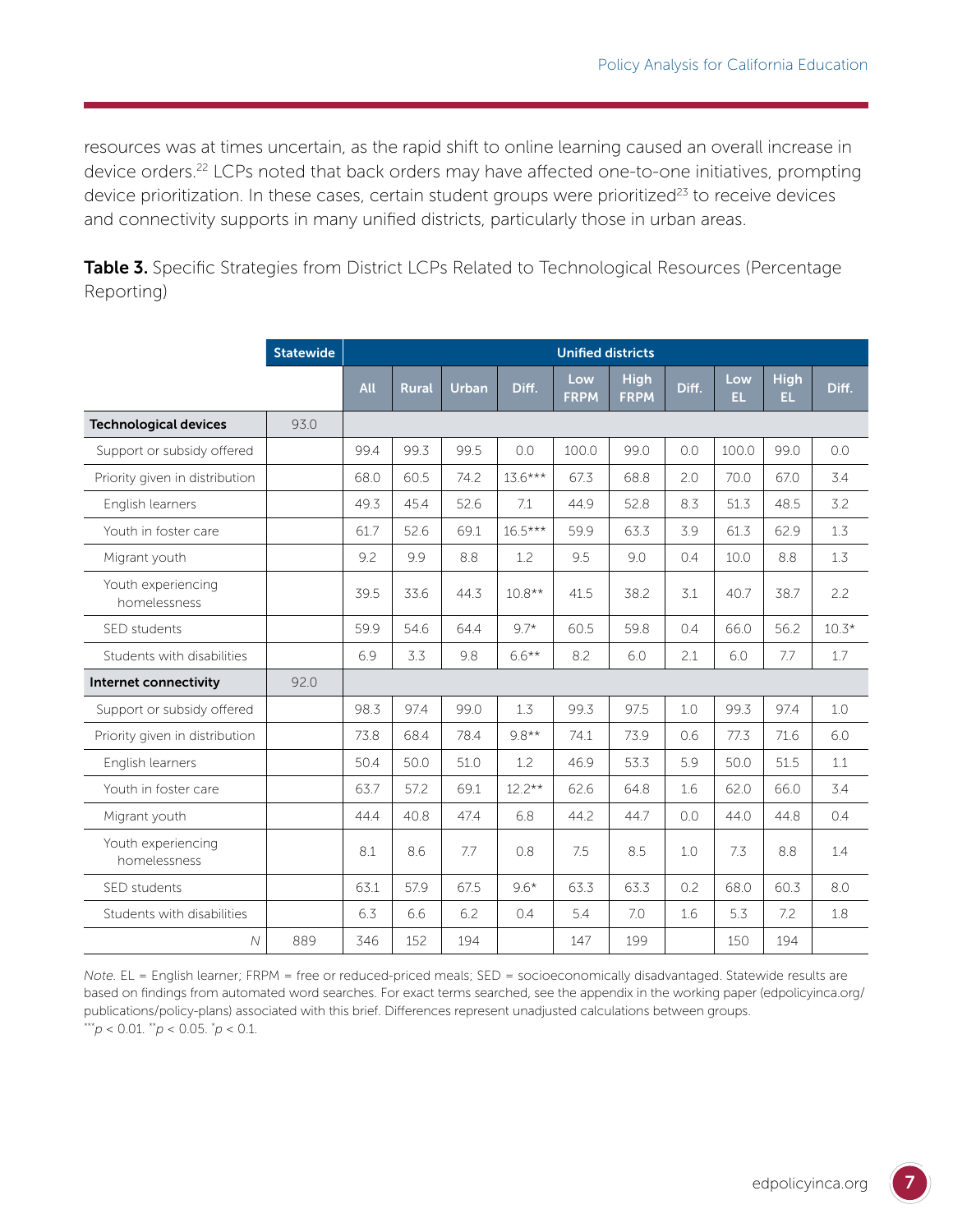

#### Goal 2: Evaluate and Support Student Progress

While efforts were made across the state to ensure minimal interruption to students' learning, missed instructional time (whether in person or remote) may have negatively affected student's academic progress in spring 2020. This possible "learning loss" [EDC 43509(f)(1)(A)] was a particular policy concern in SB-98. For this reason, in their LCPs, LEAs were directed to (a) assess potential gaps in students' learning as a result of COVID-19, specifically in English language arts (ELA), English language development (ELD), and mathematics; (b) address these gaps by describing strategies to ensure progress; and (c) gauge the effectiveness of these strategies.<sup>24</sup> To this end, in addition to instructional supports, LCPs from public school districts noted the use of data from multiple assessments to evaluate students' progress. Although plans outlined clear purposes for these data, such as identifying students' strengths, adjusting instruction, and informing stakeholders, at the forefront of these was using assessments to measure students' academic development.

Assessment administration. LCPs outlined *holistic assessment plans* that incorporated multiple measures to assess students' academic progress, including (a) diagnostic (to determine prior knowledge and skills), (b) formative (to monitor learning as it occurs), and (c) summative (to evaluate what has been learned). Statewide evidence indicates that most school districts highlighted formative (87 percent) and diagnostic (64 percent) assessments in their plans (see Table 4). Moreover, these assessments received more detail in LCPs, perhaps in response to grading changes at the end of the prior academic year that potentially concealed students' academic growth; therefore, knowledge of student progress was of even greater importance for the 2020–21 academic year, cementing the use of assessments to diagnose and understand students' standards-level development. Additionally, fewer than half of all public school districts (46 percent) referenced summative assessments, which may reflect the state's suspension of standardized testing due to the uncertainties introduced by COVID-19.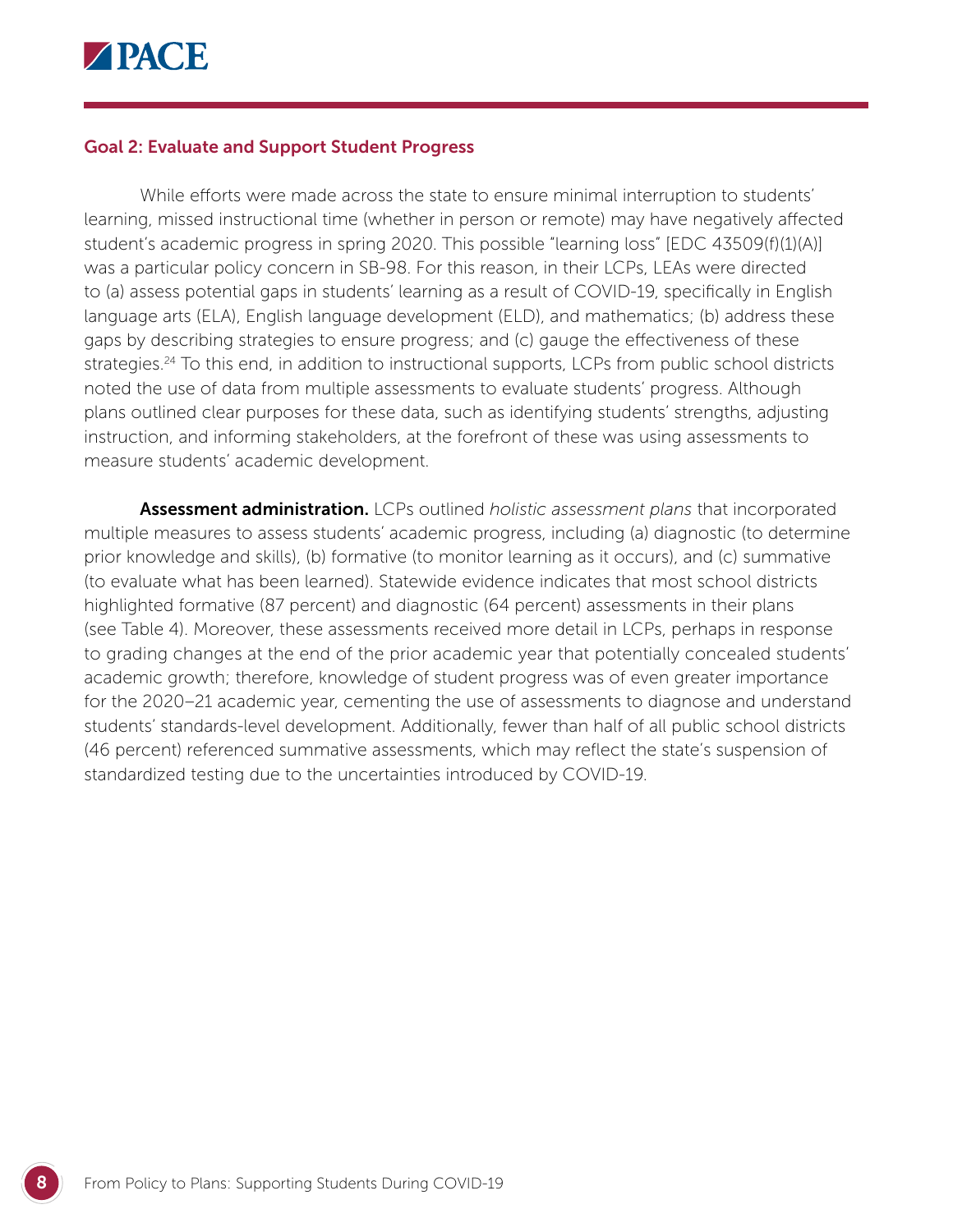Table 4. Specific Strategies from District LCPs Related to Assessment (Percentage Reporting)

|                                    | <b>Statewide</b> | <b>Unified districts</b> |              |       |           |                    |                            |       |            |                    |           |  |
|------------------------------------|------------------|--------------------------|--------------|-------|-----------|--------------------|----------------------------|-------|------------|--------------------|-----------|--|
|                                    |                  | All                      | <b>Rural</b> | Urban | Diff.     | Low<br><b>FRPM</b> | <b>High</b><br><b>FRPM</b> | Diff. | Low<br>EL. | <b>High</b><br>EL. | Diff.     |  |
| <b>Assessment administration</b>   |                  |                          |              |       |           |                    |                            |       |            |                    |           |  |
| Assessments listed                 |                  | 93.9                     | 94.1         | 93.8  | 2.0       | 91.2               | 96.0                       | 1.2   | 90.7       | 96.4               | $4.6***$  |  |
| Grade level                        |                  | 51.4                     | 40.1         | 60.3  | $24.1***$ | 53.7               | 49.7                       | 8.7   | 48.0       | 54.6               | 3.9       |  |
| English learners                   |                  | 81.8                     | 73.0         | 88.7  | $13.0***$ | 83.7               | 80.4                       | 2.5   | 74.0       | 88.7               | $13.0***$ |  |
| Youth in foster care               |                  | 59.2                     | 53.9         | 63.4  | $9.7*$    | 57.1               | 60.8                       | 2.9   | 54.7       | 62.9               | 7.7       |  |
| Youth experiencing<br>homelessness |                  | 45.4                     | 40.8         | 49.0  | 7.6       | 44.9               | 45.7                       | 0.6   | 43.3       | 46.9               | 3.4       |  |
| Migrant youth                      |                  | 2.0                      | 0.7          | 3.1   | $2.4*$    | 3.4                | 1.0                        | 2.4   | 2.0        | 2.1                | 0.1       |  |
| SED students                       |                  | 59.0                     | 57.2         | 60.3  | 3.1       | 58.5               | 59.3                       | 0.8   | 55.3       | 61.3               | 6.0       |  |
| Students with disabilities         |                  | 53.2                     | 39.5         | 63.9  | $24.4***$ | 54.4               | 52.3                       | 2.2   | 51.3       | 54.1               | 2.8       |  |
| <b>Type of assessment</b>          |                  |                          |              |       |           |                    |                            |       |            |                    |           |  |
| Diagnostic                         | 64.0             |                          |              |       |           |                    |                            |       |            |                    |           |  |
| Formative                          | 87.0             |                          |              |       |           |                    |                            |       |            |                    |           |  |
| Summative                          | 46.0             |                          |              |       |           |                    |                            |       |            |                    |           |  |
| $\overline{\mathcal{N}}$           | 889              | 346                      | 152          | 194   |           | 147                | 199                        |       | 150        | 194                |           |  |

*Note*. EL = English learner; FRPM = free or reduced-priced meals; SED = socioeconomically disadvantaged. Statewide results are based on findings from automated word searches. For exact terms searched, please see the appendix in the working paper [\(edpolicyinca.org/publications/policy-plans](https://edpolicyinca.org/publications/policy-plans)) associated with this brief. The findings for EL-specific assessments exclude the statemandated English Language Proficiency Assessments for California (ELPAC). Differences represent unadjusted calculations between groups.

\*\*\**p* < 0.01. \*\**p* < 0.05. \* *p* < 0.1.

Assessment plans were also differentiated across student groups, particularly for ELs. Eighty-two percent of unified districts highlighted how ELs' academic progress would be determined, with urban districts and, unsurprisingly, those districts with higher proportions of EL students about 13 percentage points more likely to list the specific assessments that would be administered. In fact, beyond assessments mandated by the state,<sup>25</sup> districts planned to draw on a range of strategies to evaluate EL students, including embedded assessments from the curricula of major publishers, such as Wonders (McGraw-Hill); student writing samples; and tools to assess oral language skills (for example, the Student Oral Language Observation Matrix).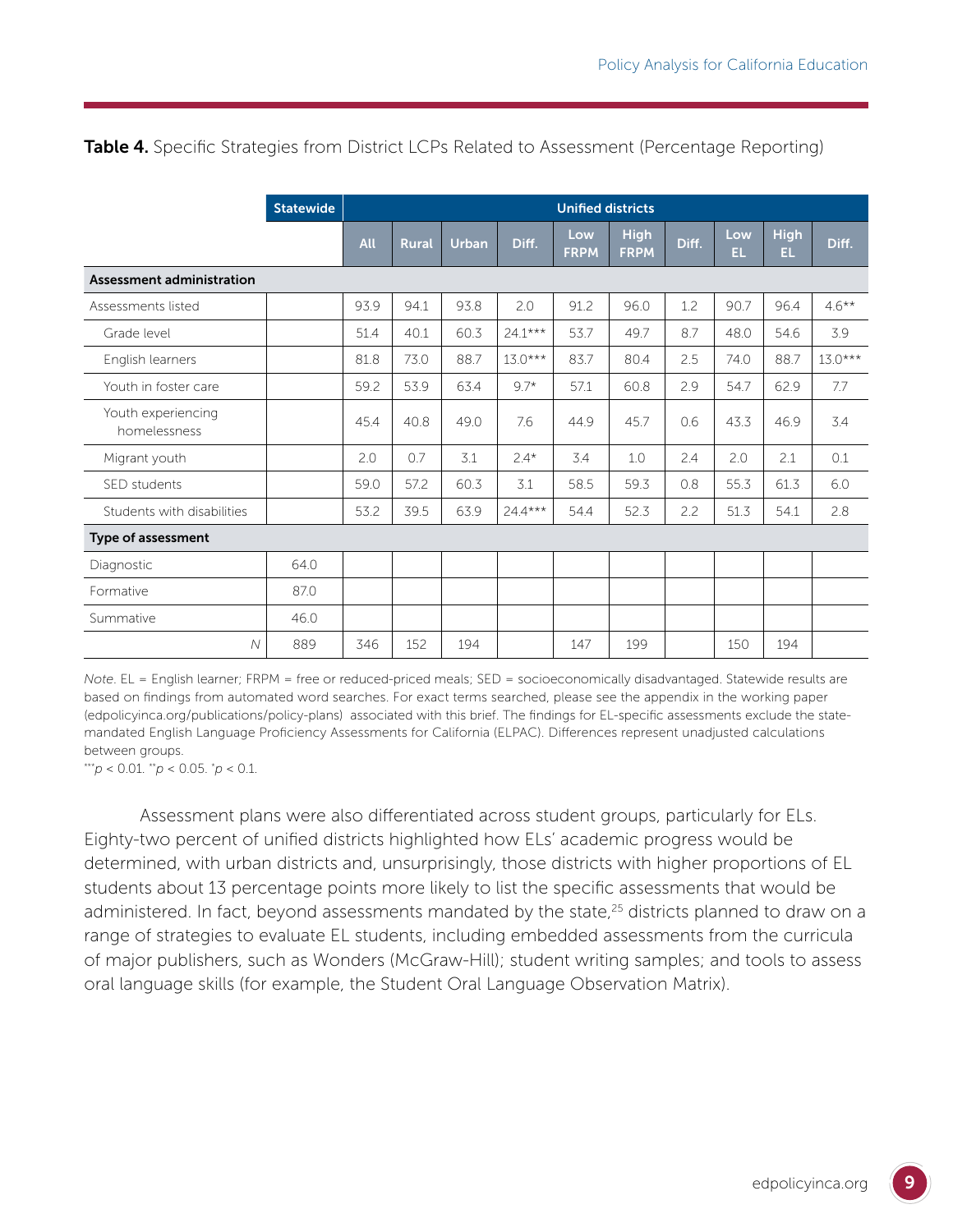

#### Goal 3: Address the Tensions Placed on Student Learning

Given the health and economic concerns ushered in by the pandemic, learning may have taken a back seat to more pressurizing events in the community. The text of SB-98 accounted for this, directing LEAs to support students' well-being and describe the resources each would offer "to address trauma and other impacts of COVID-19" [EDC 43509(f)(1)(E)] in their plans. These underlying factors may have also affected students' attendance and engagement in school. Although access to and the quality of learning opportunities are paramount, the frequency with which students are able to (or are choosing to) access these opportunities is central to continuity of learning and gauging students' progress. A higher rate of absenteeism may suggest a greater gap in students' standards-level progress. Therefore, SB-98 also required LEAs to develop tiered reengagement strategies, including how districts would reach out to students and families to address student absence.

LCPs from public school districts thus considered how the COVID-19 crisis affected students outside of academics, with some noting the challenges students experienced the prior spring, such as feelings of social isolation and concerns about contracting the virus. Moreover, plans reflected the continuing impact of the pandemic on students' attendance and well-being, defining student-centered supports around reengagement as well as mental and social-emotional health.

Attendance and engagement. LCPs described *diverse monitoring plans* for attendance that included students' presence and participation as evidence. Across all school districts, 44 percent specifically included attendance monitoring in their plans, most of which were unified districts (see Table 5). Moreover, while nearly all unified districts intended to track attendance during synchronous instruction, a majority (74 percent) also noted asynchronous work would be used, underscoring the prevalence of both methods and the subsequent flexibility incorporated into LCPs.

In addition to monitoring attendance, SB-98 mandated that districts develop tiered strategies for reengagement. Although statewide, 59 percent of LCPs described more intensive reengagement strategies, which included referrals to attendance review boards, these strategies were typically relegated to Tier 3—the highest tier level—to support students with chronic absenteeism. In fact, unified districts described strategies for Tier 1 (87 percent) and Tier 2 (81 percent) at marginally higher rates than for Tier 3 (69 percent), suggesting early intervention strategies were prioritized. Tier 1 strategies often involved initial teacher and/or staff attempts to contact students' families, while Tier 2 strategies included outreach by site attendance teams, weekly or daily check-ins, matching students with a mentor, or home visits, among other actions.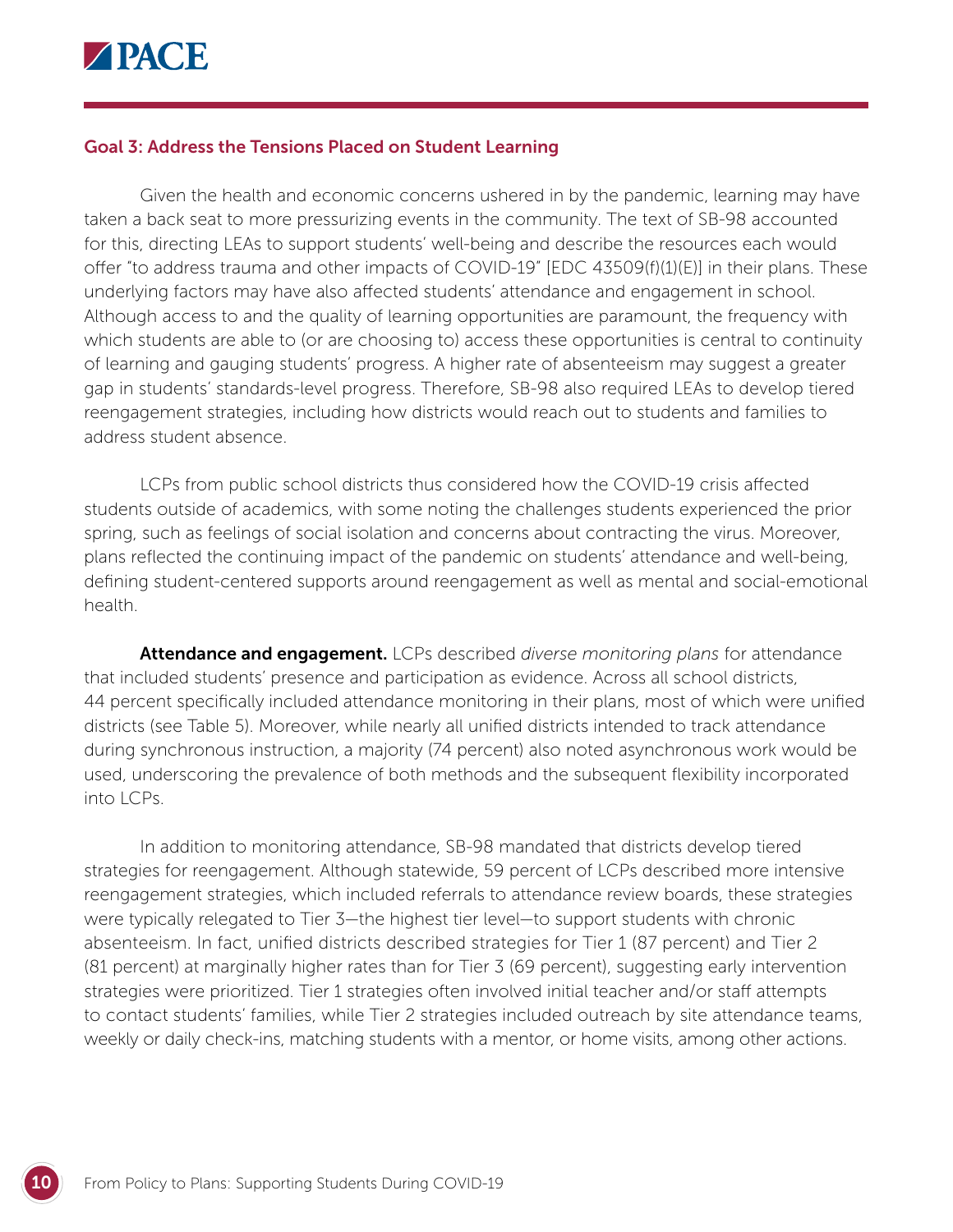Table 5. Specific Strategies from District LCPs Related to Attendance and Well-Being (Percentage Reporting)

|                                          | <b>Statewide</b> | <b>Unified districts</b> |              |              |          |                    |                            |         |            |                    |       |  |
|------------------------------------------|------------------|--------------------------|--------------|--------------|----------|--------------------|----------------------------|---------|------------|--------------------|-------|--|
|                                          |                  | <b>All</b>               | <b>Rural</b> | <b>Urban</b> | Diff.    | Low<br><b>FRPM</b> | <b>High</b><br><b>FRPM</b> | Diff.   | Low<br>EL. | <b>High</b><br>EL. | Diff. |  |
| <b>Monitor attendance</b>                | 44.0             | 98.8                     | 98.0         | 99.5         | 0.7      | 98.6               | 99.0                       | 0.5     | 99.3       | 98.5               | 0.5   |  |
| Synchronous instruction                  |                  | 92.2                     | 90.8         | 93.3         | 1.7      | 91.8               | 92.5                       | 0.3     | 91.3       | 93.3               | 1.1   |  |
| Asynchronous work                        |                  | 74.1                     | 69.1         | 77.8         | $8.6*$   | 73.5               | 74.4                       | 0.6     | 70.0       | 77.3               | 7.2   |  |
| <b>Engagement strategies</b>             |                  |                          |              |              |          |                    |                            |         |            |                    |       |  |
| Tiered levels of engagement<br>described |                  | 88.8                     | 84.9         | 92.3         | $6.3*$   | 91.2               | 87.4                       | 2.8     | 89.3       | 88.7               | 0.8   |  |
| Tier 1                                   |                  | 86.7                     | 83.6         | 89.7         | 4.5      | 88.4               | 85.9                       | 2.2     | 88.7       | 85.6               | 3.9   |  |
| Tier 2                                   |                  | 81.3                     | 76.3         | 85.6         | $7.6*$   | 83.0               | 80.4                       | 3.5     | 82.0       | 80.9               | 2.9   |  |
| Tier 3                                   |                  | 68.6                     | 63.2         | 73.2         | $8.7*$   | 70.1               | 67.8                       | 3.0     | 70.0       | 68.0               | 3.5   |  |
| Intensive reengagement<br>strategies     | 59.0             |                          |              |              |          |                    |                            |         |            |                    |       |  |
| <b>Mental health services</b>            | 90.0             | 95.1                     | 92.1         | 97.4         | 3.5      | 96.6               | 94.0                       | 1.2     | 94.7       | 95.4               | 1.1   |  |
| Access to school counselors              |                  | 76.7                     | 70.4         | 81.4         | $10.1**$ | 82.3               | 72.4                       | $9.4**$ | 77.3       | 76.3               | 1.3   |  |
| Mindfulness practices                    | 42.0             |                          |              |              |          |                    |                            |         |            |                    |       |  |
| Social-emotional learning                | 82.0             |                          |              |              |          |                    |                            |         |            |                    |       |  |
| Instructional time                       |                  | 82.4                     | 77.0         | 86.6         | $8.4***$ | 84.4               | 80.9                       | 3.0     | 82.0       | 82.5               | 0.1   |  |
| Wellness monitoring                      | 28.0             |                          |              |              |          |                    |                            |         |            |                    |       |  |
| N                                        | 889              | 346                      | 152          | 194          |          | 147                | 199                        |         | 150        | 194                |       |  |

*Notes.* EL = English learner; FRPM = free or reduced-priced meals. Statewide results are based on findings from automated word searches. For exact terms searched, please see the appendix in the working paper [\(edpolicyinca.org/publications/policy-plans](https://edpolicyinca.org/publications/policy-plans)) associated with this brief. Differences represent unadjusted calculations between groups. \*\*\**p* < 0.01. \*\**p* < 0.05. \* *p* < 0.1.

Student well-being. LCPs also described resources and programs to support *students' well-being*, including both mental and social-emotional health.<sup>26</sup> Evidence indicates that across California, school districts overwhelmingly cited mental health services in LCPs (see Table 5), such as the use of mindfulness practices or days dedicated to student wellness. Moreover, while 77 percent of unified districts' plans indicated that students would have individual access to school counselors, these supports were more likely to be present in urban, higher income areas.

Enfolded within districts' plans to support well-being was also a focus on social-emotional learning (SEL). Statewide, 82 percent of districts noted SEL in their LCPs; however, less than a third (28 percent) cited plans to monitor wellness through surveys or universal SEL screeners, such as CoVitality. Districts also intended to determine social-emotional support needs in other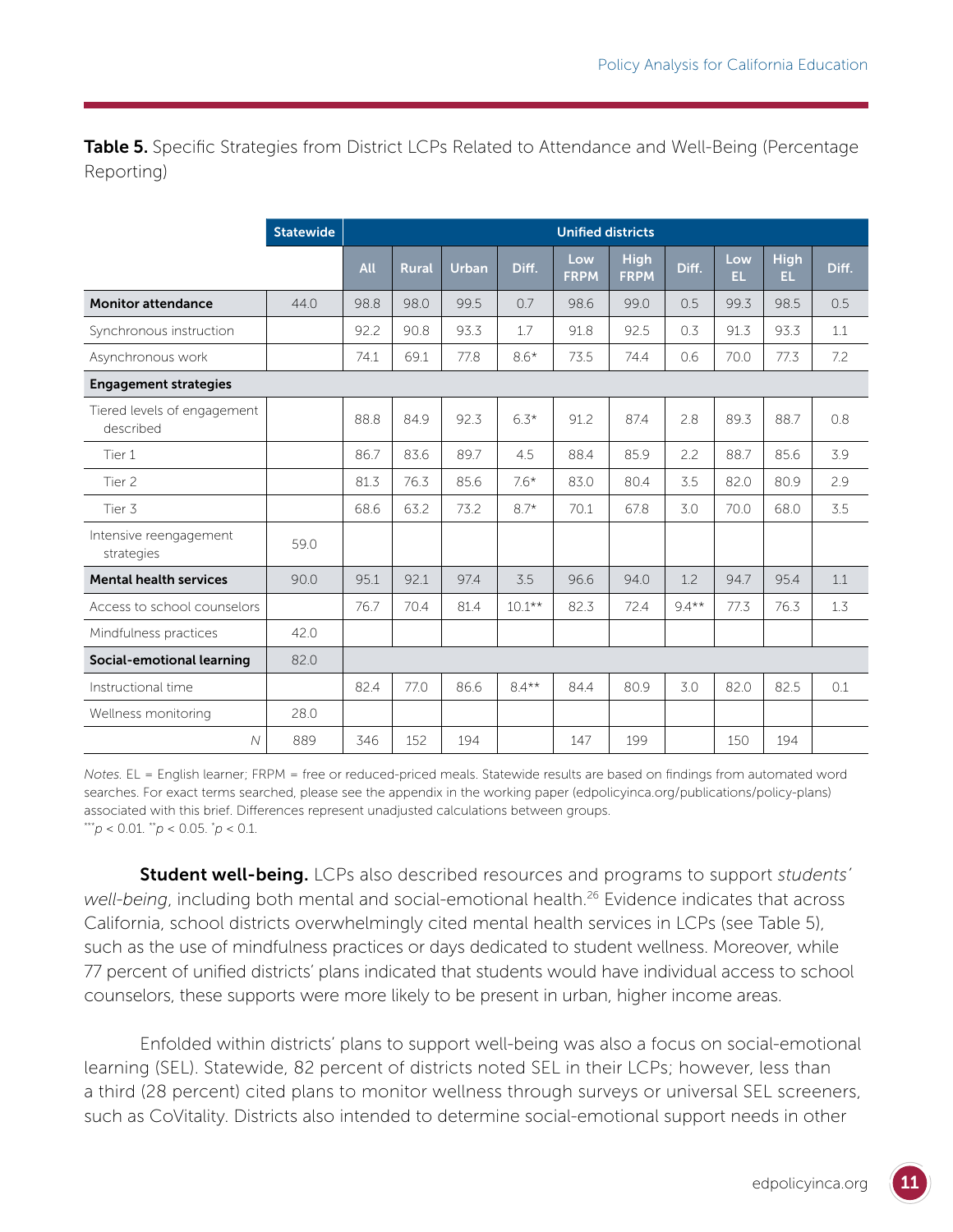

ways, including online referral systems as well as device (such as GoGuardian) and social media monitoring tools (such as NewDawn) that would alert staff if students explored content related to mental health or suicide ideation. Moreover, SEL supports were often blended within instruction; 82 percent of unified districts outlined distance learning schedules that devoted instructional time specifically to SEL, usually organized around a specific curriculum (such as CharacterStrong).

#### Implications and Policy Considerations

This brief summarizes key findings from an extensive analysis of policy and local plans developed during the COVID-19 crisis. Broadly, the evidence suggests that state education policy at this time reflected a holistic view of student learning, including how it should be measured and supported, as well as the challenges to doing both during the pandemic. Results also indicate that, in general, districts' plans met the objectives outlined by policymakers. The majority of districts developed plans to make instruction accessible, provide technology, assess student learning and monitor academic progress, employ tiered levels of support, attend to socialemotional well-being, and prioritize services for special populations of students. Despite these intentions, results from this analysis suggest that education leaders and policymakers should bear the following recommendations in mind.

Focus on rural districts. Findings reveal a distinct contrast between urban and rural districts across nearly all areas of analysis, including assessment plans, family outreach, and access to counselors, with urban areas indicating these in their plans at significantly higher rates. These differences may be the result of multiple factors, such as an intention in rural districts to spotlight districtwide actions in LCPs (excluding more localized plans) or inequities that existed prior to the pandemic; for example, rural districts often face staffing challenges,<sup>27</sup> which potentially placed greater strains on staff during distance education. As internal capacity and, more broadly, the availability of adequate resources could limit the strategies and actions rural districts may be able to take, education leaders should remain cognizant of these challenges and consider what direct supports would best serve these students and schools. Further, it is still unclear whether the patterns we observe in LCPs more generally reflect those recorded by districts in their LCAPs or outline a set of strategic plans that are altogether unique to the context of the pandemic; the flexibility of districts to respond to a rapidly evolving crisis and shifting expectations may be an important factor in the emergent differences between rural and urban districts.

**Consider alternatives to standardized assessment.** Because SB-98 mandated districts to evaluate potential gaps in student learning, LCPs placed considerable emphasis on diagnostic and formative assessments, suggesting that educators planned to pay careful attention to how students were progressing throughout a nontraditional school year. Moreover, at the time of publication, the state's annual testing program had been suspended for two years, $28$  and as COVID-19 continues to change instructional plans,<sup>29</sup> it is unclear how testing will evolve postpandemic.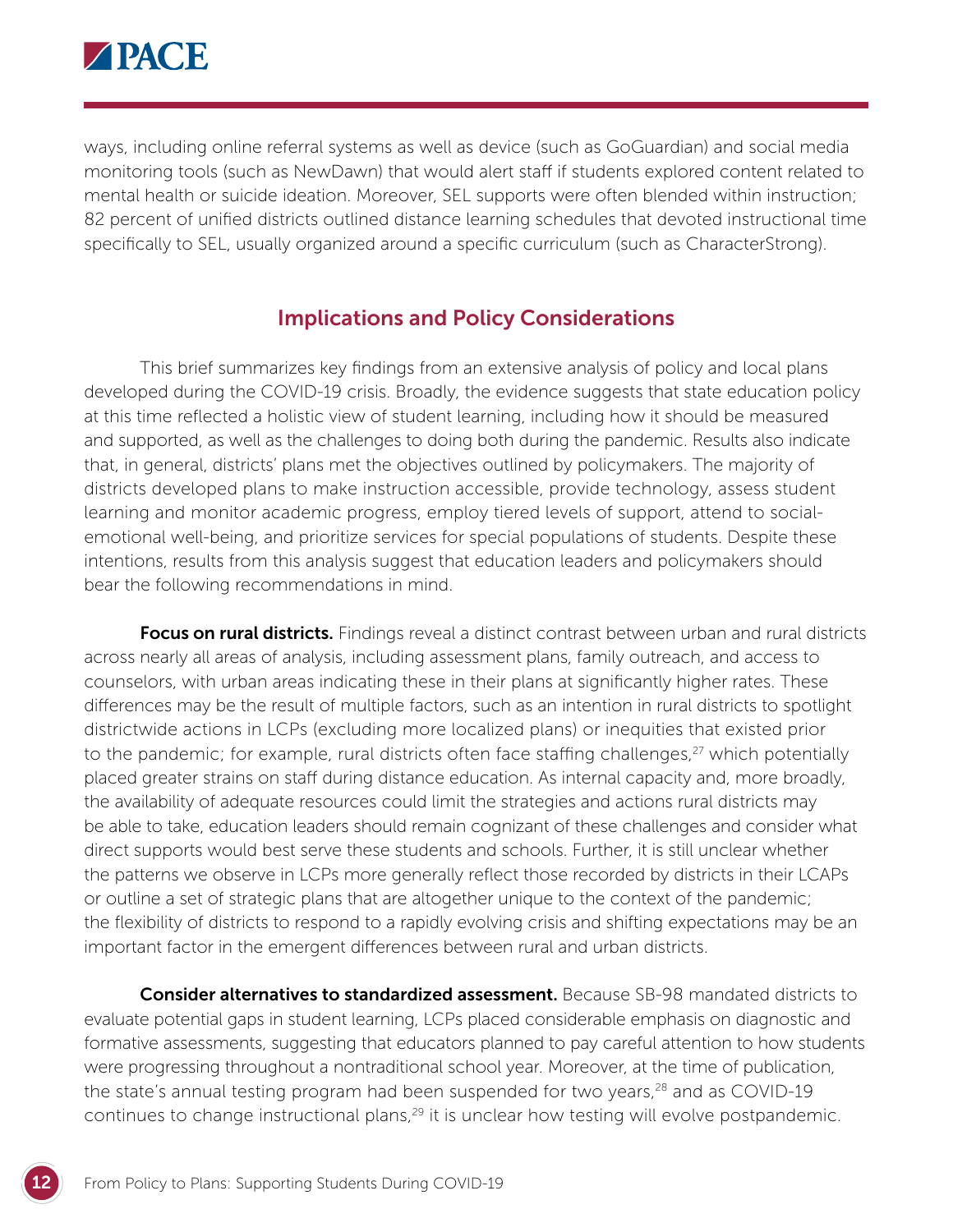Given that assessment results are a key input in various federal and state-level accountability measures, along with the uncertain future of widespread, reliable testing data—in the pandemic context—to support the efficacy of these systems, statewide and national accountability efforts could consider alternative or supplementary ways to examine how districts and schools are meeting students' academic needs. This could include public reporting of alternate or interim assessment results, which may more readily measure academic progress over time. As districts continue to monitor attendance and engagement, such information can also offer critical context about learning opportunities across the state.

Reimagine the strategic-planning process. Although LCPs reflected policy objectives, few districts outlined specific, detailed plans to support students, including those from special populations, across the aforementioned themes. This may reflect either the fluctuating circumstances and continual sense making district and school leaders were (and still are) operating in due to the pandemic or the planning tools associated with district LCPs, either in form or function. For example, although school districts were not required to use the template, except to incorporate "all of the information [it] specified" [EDC 43509(e)], nearly all public school districts in our analysis (99.4 percent) used the LCP template. District plans created with the template directly aligned with the priorities outlined in SB-98; however, the use of a structured document for planning may have also affected the shape and form of the plans themselves. Regardless, this limited detail conceals many of the critical elements that make up the learning context for students, raising questions about the planning documents and process that are key elements of the LCFF. Without including specific information about the strategies that a district plans to implement, it is difficult to isolate the later actions and investments that may have helped (or hindered) student progress. To this end, establishing a recordkeeping process that supports the curation of detailed district intentions is essential so that education leaders can make informed decisions about resources and the need for additional supports.

**Monitor implementation of plans**. Presently, no mechanism exists within the state to examine critically the implementation of planned activities outlined in LCPs (or in districts' standard planning document, the LCAP), limiting awareness of the specific strategies enacted at the local level to support student learning from year to year. As plans are typically considered in relation to their application, this prompts the need for a system in which districts reflect on their actions (in terms of personnel and financial investments) in contrast to those they intended to put into practice so they can understand (a) why plans may have changed and (b) how future policy could better support districts across the state in securing and supporting their needs.

### Reflection

These findings expose the broader opportunities for wide-scale education reform and innovation that have emerged from the pandemic. $30$  As a crisis can have both undesirable and desirable outcomes, it creates a turning point during which opportunities can emerge to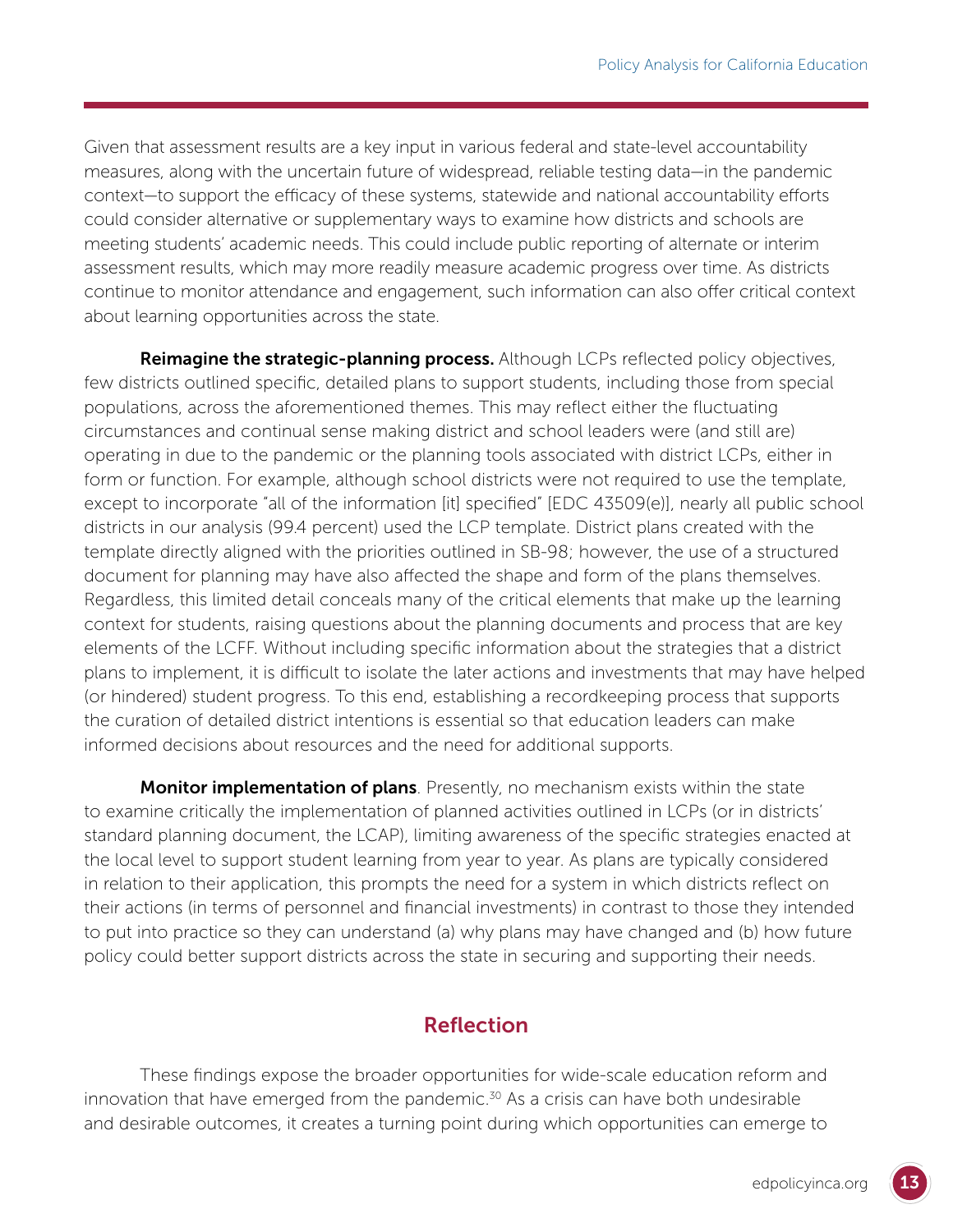

transform a system, such as education. Although school districts' plans did reflect policy, more transformative changes are required to recognize both the local and the larger needs of schools across the state as the COVID-19 crisis continues to affect education. Education leaders should thus, where feasible, amplify changes in resources and routines that implementation has revealed can best support students and school communities at large, seizing upon opportunities to rebuild a more equitable system. Moreover, policymakers should consider the changes made by educators and administrators and work towards the development of a system that would enable districts, particularly those in rural areas, to better communicate changes to their operational plans as well as their need for additional (or alternative) resources.

#### Endnotes

- 1 Hurtt, A., Cohen, K., & Reed, S. (2021, March). *Early pandemic response in California: Identifying the structural and instructional changes in K–12* [Report]. Policy Analysis for California Education. [edpolicyinca.org/publications/early-pandemic-response](http://edpolicyinca.org/publications/early-pandemic-response-california)[california](http://edpolicyinca.org/publications/early-pandemic-response-california)
- 2 Education finance: Education omnibus budget trailer bill, S.B. 98 (2019–2020), Chapter 24 (Cal. Stat. 2020). [leginfo.legislature.](http://leginfo.legislature.ca.gov/faces/billTextClient.xhtml?bill_id=201920200SB98) [ca.gov/faces/billTextClient.xhtml?bill\\_id=201920200SB98](http://leginfo.legislature.ca.gov/faces/billTextClient.xhtml?bill_id=201920200SB98)
- 3 Gao, N., Hill, L., & LaFortune, J. (2021, April). *Distance learning strategies in California schools.* Public Policy Institute of California. [ppic.org/wp-content/uploads/distance-learning-strategies-in-california-schools-april-2021.pdf](http://ppic.org/wp-content/uploads/distance-learning-strategies-in-california-schools-april-2021.pdf); Romero, K. (2021). *Rising to the challenge: Districts innovating to address equity across Los Angeles County*. The Greater LA Education Foundation. [greaterlaedfund.org/wp-content/uploads/2021/03/GLA-rising-to-the-challenge-031921-Single.pdf;](http://www.greaterlaedfund.org/wp-content/uploads/2021/03/GLA-rising-to-the-challenge-031921-Single.pdf) Williams, C. P., & Buenrostro, M. (2021, March). *Teaching and learning during uncertain times: A review of learning continuity and attendance plans*. Californians Together. [californianstogether.org/lcpreport](http://californianstogether.org/lcpreport)
- 4 LEAs include public school districts, county offices of education, and charter schools. This report specifically examines the plans developed by public school districts across California.
- 5 Bruno, P. (2018). *Getting down to facts II: District dollars 2: California school district finances, 2004–5 through 2016–17*  [Technical report]*.* Policy Analysis for California Education. [gettingdowntofacts.com/publications/district-dollars-2-california](https://gettingdowntofacts.com/publications/district-dollars-2-california-school-district-finances-2004-5-through-2016-17)[school-district-finances-2004-5-through-2016-17;](https://gettingdowntofacts.com/publications/district-dollars-2-california-school-district-finances-2004-5-through-2016-17) Koppich, J. E., & Humphrey, D. C. (2018). *Getting down to facts II: The Local Control Funding Formula (LCFF): What have we learned after four years of implementation?* [Technical report]. Policy Analysis for California Education. [gettingdowntofacts.com/publications/local-control-funding-formula-lcff-what-have](http://gettingdowntofacts.com/publications/local-control-funding-formula-lcff-what-have-we-learned-after-four-years)[we-learned-after-four-years](http://gettingdowntofacts.com/publications/local-control-funding-formula-lcff-what-have-we-learned-after-four-years)

<sup>6</sup> California Department of Education. (n.d.). *Learning continuity and attendance plan.* [cde.ca.gov/re/lc/learningcontattendplan.asp](http://cde.ca.gov/re/lc/learningcontattendplan.asp)

7 At the time of primary data collection, which occurred in October 2020, LCPs were still housed across LEA websites. Most LCPs are now linked at the California Department of Education website: [cde.ca.gov/re/lc/calcplinks2021.asp](http://cde.ca.gov/re/lc/calcplinks2021.asp)

- <sup>8</sup> California Department of Education. (2020, July). *[Learning continuity and attendance plan template](file:///Users/slreed/Downloads/California%20Department%20of%20Education.%20(2020,%20July).%20Learning%20continuity%20and%20attendance%20plan%20template%20(2020–21).%20www.cde.ca.gov/re/lc/documents/lrngcntntyatndncpln-template.docx) (2020–21).* cde.ca.gov/re/lc/ [documents/lrngcntntyatndncpln-template.docx](file:///Users/slreed/Downloads/California%20Department%20of%20Education.%20(2020,%20July).%20Learning%20continuity%20and%20attendance%20plan%20template%20(2020–21).%20www.cde.ca.gov/re/lc/documents/lrngcntntyatndncpln-template.docx)
- 9 SB-98 noted that while LEAs were not required to use the template, LCPs needed to include "all of the information [it] specified" [EDC 43509(e)].
- 10 Bowen, G. (2009). Document analysis as a qualitative research method. *Qualitative Research Journal, 9*(2), 27–40. [doi.org/10.3316/QRJ0902027](http://doi.org/10.3316/QRJ0902027)
- <sup>11</sup> Public school districts in this analysis refer to elementary school, high school, and unified school districts.
- <sup>12</sup> In Phase 1, automated word counts were conducted across five themes: instruction, technology, attendance, assessment, and well-being. Although some searched terms also appear in template headings and/or directions, results do not include these mentions.
- <sup>13</sup> Data collection tools, organized across the themes previously identified (instruction, assessment, technology, attendance, and well-being), were used by teams of undergraduate research assistants to code LCPs collaboratively. During the coding process, intensive training and weekly meetings safeguarded consistency within groups and ensured consensus.
- <sup>14</sup> The locale of a district is defined by the National Center for Education Statistics at the Institute of Education Sciences, U.S. Department of Education, and is a measure of location based on data from the U.S. Census Bureau and determined by population size and distance from an urban center.<br><sup>15</sup> The NSLP uses family income levels to determine eligibility for students to receive free or reduced-price lunch. For this
- analysis, districts in which more than 55 percent of students are eligible for free or reduced-price lunch are considered low-income districts.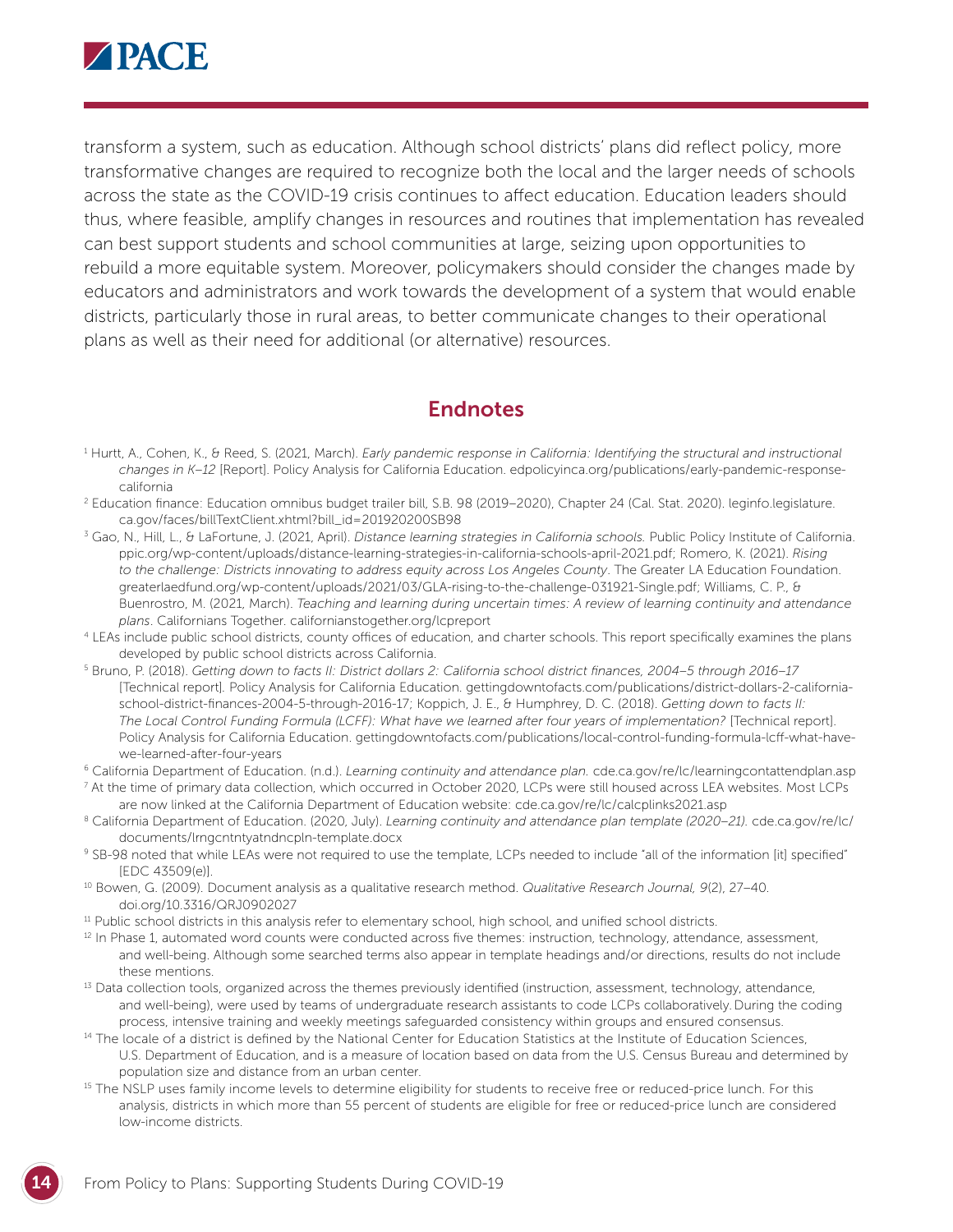- <sup>16</sup> For the purposes of this analysis, low EL districts are those in which fewer than 13.21 percent of students are ELs, a cutoff based on the median proportion of English-learning students included in the sample.
- <sup>17</sup> Reardon, S. F., et al. (2018). *Getting down to facts II: A portrait of educational outcomes in California* [Technical report]. Policy Analysis for California Education. [gettingdowntofacts.com/publications/portrait-educational-outcomes-california](http://gettingdowntofacts.com/publications/portrait-educational-outcomes-california); Showalter, D., Hartman, S. L., Johnson, J., & Klein, B. (2019). *Why rural matters 2018–2019: The time is now.* Rural School and Community Trust. [files.eric.ed.gov/fulltext/ED604580.pdf](http://files.eric.ed.gov/fulltext/ED604580.pdf)
- 18 Bruno, 2018.
- 19 For this and subsequent references, see the cited section of the California Education Code (EDC) at [leginfo.legislature.ca.gov/](http://leginfo.legislature.ca.gov/faces/codesTOCSelected.xhtml?tocCode=EDC&tocTitle=+Education+Code+-+EDC) [faces/codesTOCSelected.xhtml?tocCode=EDC&tocTitle=+Education+Code+-+EDC](http://leginfo.legislature.ca.gov/faces/codesTOCSelected.xhtml?tocCode=EDC&tocTitle=+Education+Code+-+EDC)
- <sup>20</sup> For more detailed results, including a systematic examination of policy measures, see Hurtt, A., Reed, S., Dykeman, K., & Luu, J. (2022). *Policy and planning in the midst of crisis: Supporting student learning during the COVID-19 pandemic* [Working paper]. Policy Analysis for California. [edpolicyinca.org/publications/policy-plans](http://edpolicyinca.org/publications/policy-plans)
- $^{21}$  For a detailed examination of how districts intended to support EL students in particular during this period, see Reed, S., Hurtt, A., Hibel, J., & Garrett, D. (2022). Serving English learners during the COVID-19 pandemic [Report]. Policy Analysis for California Education. [edpolicyinca.org/publications/serving-english-learners-during-covid-19-pandemic](http://edpolicyinca.org/publications/serving-english-learners-during-covid-19-pandemic)
- 22 Rauf, D. (2020, April 16). Coronavirus squeezes supply of Chromebooks, iPads, and other digital learning devices. *Education Week*. [edweek.org/education-industry/coronavirus-squeezes-supply-of-chromebooks-ipads-and-other-digital-learning-devices/](http://edweek.org/education-industry/coronavirus-squeezes-supply-of-chromebooks-ipads-and-other-digital-learning-devices/2020/04) [2020/04](http://edweek.org/education-industry/coronavirus-squeezes-supply-of-chromebooks-ipads-and-other-digital-learning-devices/2020/04)
- $^{23}$  In this analysis, "prioritization" is defined as a district's intent to provide a student group with preliminary or preferential access to resources.
- <sup>24</sup> Funds were also provided to districts for activities that would directly support student achievement and "mitigate learning loss related to COVID-19 school closures" (SB-98 *§* 110[d]), such as extending the instructional school year or offering supplementary support services.
- $25$  California presently mandates the ELPAC in grades K–12 for students whose primary language is a language other than English. The ELPAC consists of two exams: one that initially identifies students as ELs and an annual summative assessment to measure students' progress.
- <sup>26</sup> Districts also outlined a range of supports for students in addition to mental and social-emotional health, including check-ins around potential academic, technological, and physical needs, along with the creation of new programs*.*
- 27 Goldhaber, D., et al. (2020). Teacher staffing challenges in California: Examining the uniqueness of rural school districts. *AERA Open*, *6*(3), 1–16. [doi.org/10.1177/2332858420951833](http://doi.org/10.1177/2332858420951833); Nguyen, T. D. (2020). Examining the teacher labor market in different rural contexts: Variations by urbanicity and rural states. *AERA Open*, *6*(4), 1–24. [doi.org/10.1177/2332858420966336](http://doi.org/10.1177/2332858420966336)
- <sup>28</sup> In spring 2020, standardized testing (for example, the California Assessment of Student Performance and Progress), primarily measuring students' academic progress in math and ELA in Grades 3–8 and 11, was cancelled in California. In spring 2021, districts were given the option to forego administering standardized tests if a similar substitute was available and administered uniformly across a grade, school, or district, with 18 of the state's 25 largest school districts opting to offer alternative tests. See Johnson, S. (2021, May 4). Hundreds of thousands of California students won't take statewide standardized tests this spring. *EdSource*. [edsource.org/2021/hundreds-of-thousands-of-california-students-wont-take-statewide-standardized](http://edsource.org/2021/hundreds-of-thousands-of-california-students-wont-take-statewide-standardized-teststhis-spring/654123)[teststhis-spring/654123](http://edsource.org/2021/hundreds-of-thousands-of-california-students-wont-take-statewide-standardized-teststhis-spring/654123)
- 29 Nierenberg, A. (2021, December 22). Can schools handle omicron? *The New York Times.* [nytimes.com/2021/12/22/us/can](http://nytimes.com/2021/12/22/us/can-schools-handle-omicron.html)[schools-handle-omicron.html](http://nytimes.com/2021/12/22/us/can-schools-handle-omicron.html)
- 30 Myung, J., et al. (2021, May). *Restorative restart: The path towards reimagining and rebuilding schools* [Report]. Policy Analysis for California Education. [edpolicyinca.org/publications/restorative-restart](https://edpolicyinca.org/publications/restorative-restart)

### Author Biographies

Alexandria Hurtt is a postdoctoral scholar with the California Education Lab in the School of Education at the University of California, Davis.

Sherrie Reed is executive director of the California Education Lab in the School of Education at the University of California, Davis.

Kramer Dykeman is a postdoctoral scholar in the School of Education at the University of California, Davis, and has worked with the California Education Lab since 2016.

Justin Luu is a doctoral student in School Organization and Educational Policy at the University of California, Davis, and a member of the California Education Lab.